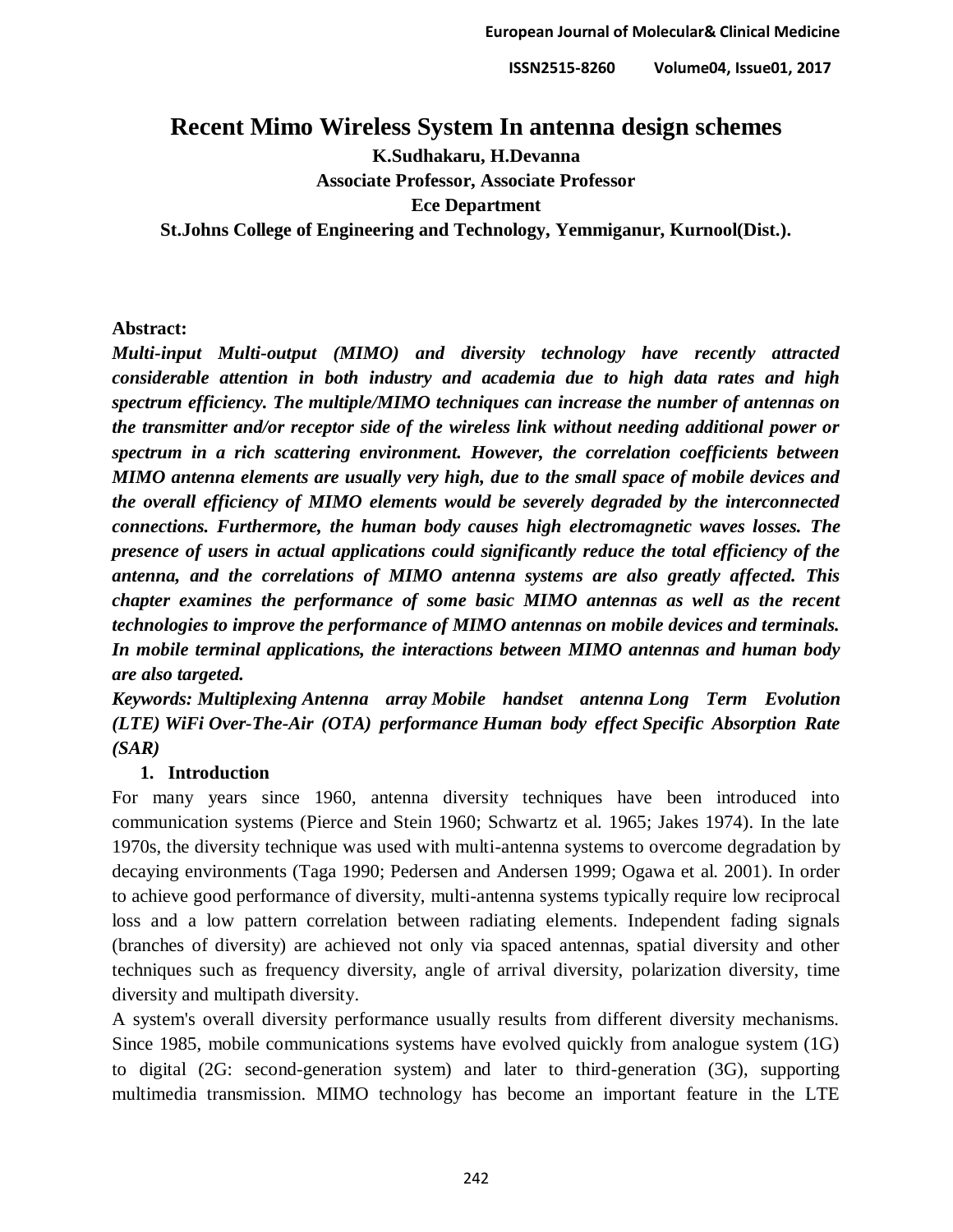wireless communication systems in order to increase data transmission further (4G: fourth generation system). In the last decade, MIMO has been a great success in Wireless communication and can linearly increase the channel capacity by increasing the number of antennas without the need for additional frequency spectrum or power. In addition, the most popular wireless communication systems typically operate in a wide range of dispersion environments, including LTE cell phones of 4th generation and WiFi IEEE 802.11n, where MIMO uses the above-mentioned high-performance gains. A multi-antenna system can operate in the latest modern Smartphone under a rich dispersion schema, depending on the signal-tonoise (SNR) level.

The phone supports multi-band and multimode operations as well. Due to a limited space of the mobile terminal, the coefficient of correlation between multiple antenna elements could be very high, thereby seriously degrading the corresponding bandwidth and overall efficiency. In addition, the human body causes high electromagnetic energy losses. In practical applications, the presence of users generally reduces total antenna efficiency significantly and changes the correlation within a MIMO antenna system. Different standards and requirements must be met by mobile terminals. For example, many telecommunications operators required the RF OTA performance of mobile telephones with impact. Furthermore, SAR of a mobile terminal shows how much RF radiation a human body can emit via radio. Mobile terminals' SAR values are strictly restricted by government regulations. It is true that MIMO technology can increase the system's channel capacity, but the complexity of the SAR issue is thus increased.

# **1. Performance Characterization of Diversity and MIMO Antennas Diversity Technology in Mobile Communications**

#### **1.2 Temporary diversity**

Space or spatial diversity is the most common and perhaps the simplest mechanism to achieve diversity. With two separate antennas at a distance, the

Phase delay makes it possible to differentiate between the signals reaching the antenna elements. The minimum distance between the antenna elements at a mobile terminal is usually 0.5 wavelengths, which are calculated by the zero-order Bessel function, to obtain a low enough correlation between fading signals. This does not include the effects of mutual connections that could be relevant for the system. Other diversity mechanisms should be incorporated in antenna spacing less than 0.5 wavelengths. Recently, as the operating frequency of mobile systems is increasing, space diversity has again drawn the attention of researchers.

## **1.3 Diversity of frequency**

Frequency diversity is described as the transmission of a signal on two or more different frequency transmissions so that different versions of signals can be achieved with different independent fadings. It is a costly mechanism due to the complexity of generating several transmitted signals and of combining signals at different frequencies on the receiver.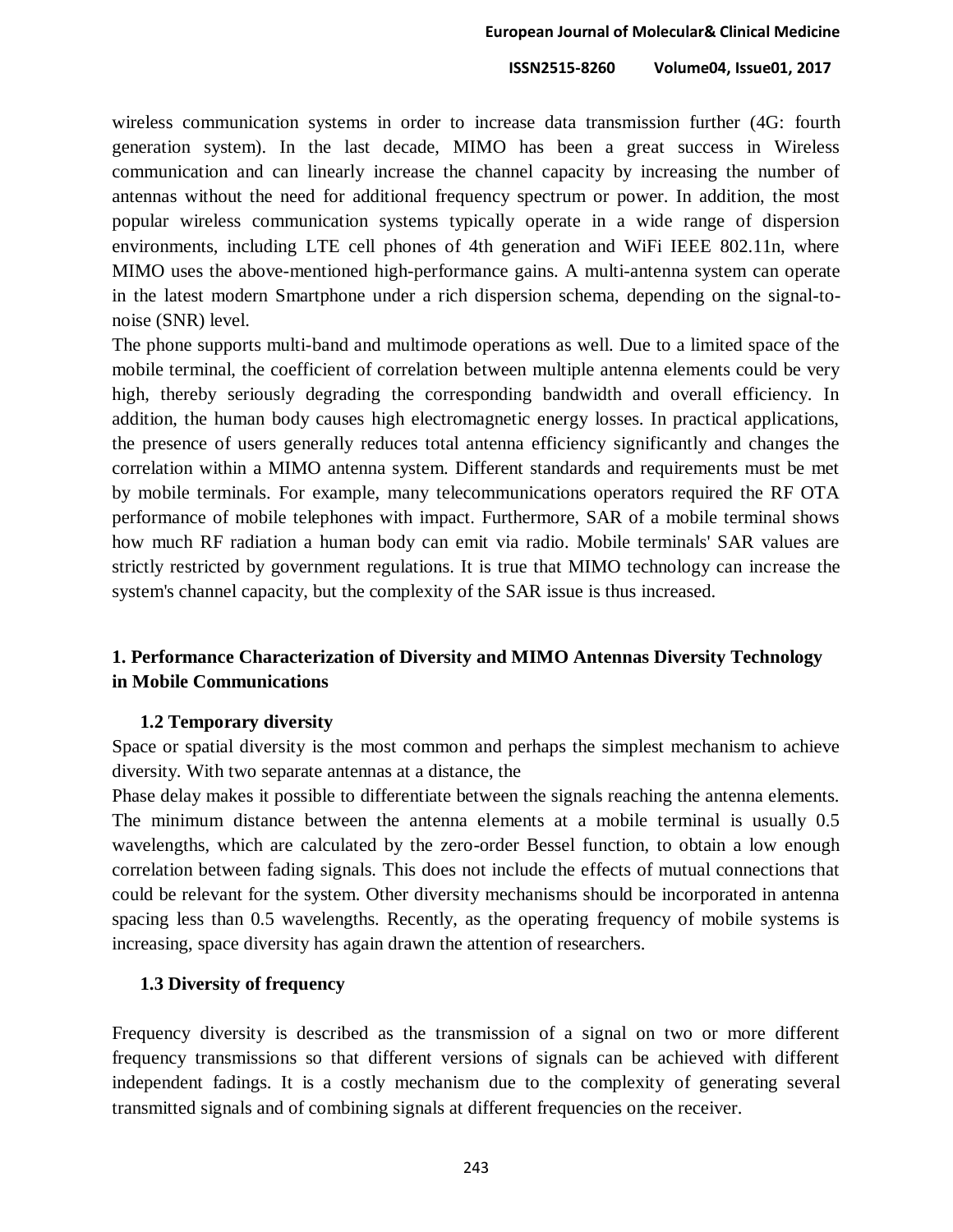## **1.4 Diversity of Angles**

Signals coming from different angles or directions on antennas. These signals, regardless of their fading variations, can be used for angle or angular diversity. At a mobile terminal, the variety of angles can be achieved by using two omnidirectional antennas 1482 Z. Ying et al. that act as parasites. The radiation patterns can be switched to manage signal reception at different angles.

# **1.5 Diversities in time and time**

Time and diversity are associated mechanisms that are most likely used for digital transmission. Time diversity is achieved through the repetitive transmission of a single bit of information at different times. Fading variations will become independent for these various signal repetitions. Multipath diversity in multipath environments uses time diversity. Repetitive signals will be transmitted to the recipient on various routes.

# **1.6 Diversity of polarization**

The transmission of one (depolarized by the propagating medium) polarization gives uncorrelated possibility of two orthogonal polarizations with fading variations. This diversity mechanism is relatively practical because antennas can be used in much smaller sizes. It is also the most commonly combined mechanism with spaced diversity.

# **2. Wireless Communications MIMO**

There is one transmitter and one recipient in a conventional wireless system called a single-input single-output system (SISO). In a narrow band condition and the static environment (invariant frequency and time), the scalar signal mode can be indicated.

$$
y = hx + n,\tag{1}
$$

Where y is received signal, x is the transmitted signal, and n is marked by the Gaussian additive noise (AWGN) of nil mean and variance. The channel capacity of SISO is limited by Shannon for a bandwidth of 1 Hz.

$$
C = \log_2 \left( 1 + \frac{E_s}{N_0} |h|^2 \right) \tag{2}
$$

Where Es and  $|h|^2$  are the scalar channel's total transmitting power and gain. The channel capacity of a SISO system is noted

Logarithmically increased with an increase in transmission power.

It allows several antennas to be applied to transmit and receive ends in a MIMO system. Several pioneering works were carried out on MIMO systems (Winters 1987, Foschini and Gans 1998; Telatar 1999). The response from the channel is now a channel matrix H and can be expressed as(1948) andwinters (1987): Winters: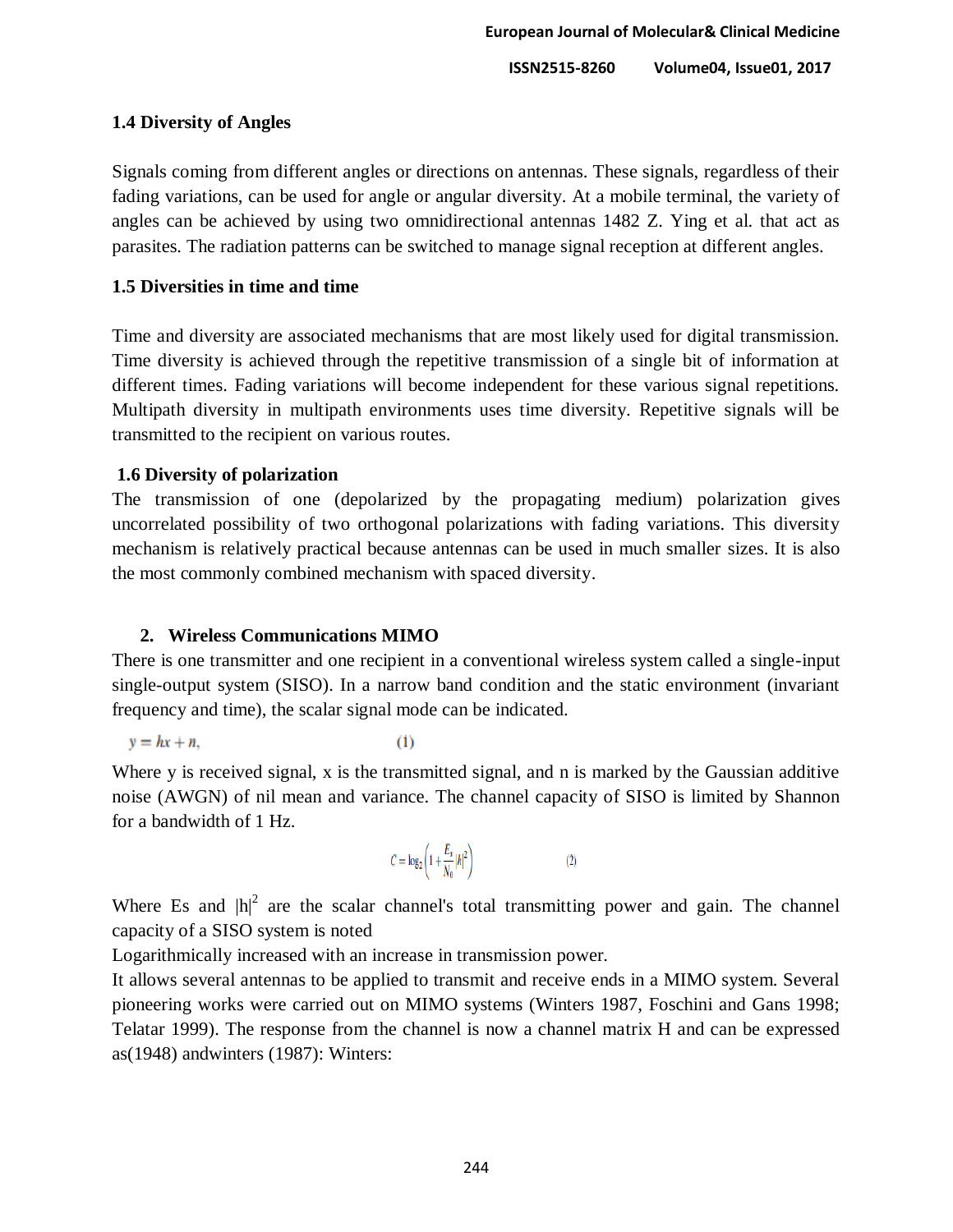$$
\begin{bmatrix}\nh_{11} & \cdots & h_{1M_R} \\
\vdots & \ddots & \vdots \\
h_{M_T 1} & \cdots & h_{M_T M_R}\n\end{bmatrix}
$$
\n(3)

Where r is the number of orthogonal sub channels (i.e., rank) and  $\lambda$ 1 is are the Eigenvalues of the matrix HHH (if MT  $\leq$  MR) or HHH (if MT  $\geq$  MR). (•) <sup>H</sup> denotes the conjugate transpose (or Hermitian) operator. Eq. 5 can reveal that the high data rate signal of a MIMO system is achieved by providing multiple streams between transmitters and receivers with the same operating frequency channel.

#### **2.1 Multiple-Antenna Performance Evaluation**

A multi-antenna system can function in a rich scattering situation in different or MIMO schemes according to the SNR level. When the SNR is low, diversity can be used to fight fading. All antennas will be sent to the transmitter (or receiver)

(Or receive) on the same channel the same signals. Since there is no correlating between transmitting (or receiving) antennas, the possibility for all antennas suffering from the deep fading is small. The reliability of the wireless connection can therefore be improved. In the high SNR region, the multi-antenna system functions as a MIMO system and uses fading to provide multiple uncorrelated channels. The various data can be transmitted simultaneously through various channels at the same operating frequency. The maximum data rate can therefore be achieved. The figure of metrics for multiple antenna systems is discussed in this chapter.

This helps to assess the diversity and performance of MIMO. Details of the antenna parameters (impedance bandwidth, gain, radiation pattern, efficiency, etc.) are not discussed, but can be found in Balanis (2005).

Correlation Radiation pattern correlation coefficient calculation

The relationship between multiple antenna systems is used to describe how independent

Through various antenna ports. Vaughan and Andersen (2003) provided the complex correlation coefficient:

$$
\rho_c = \frac{\oint \left( \dot{X}PR \cdot E_{dX}E_{dY}^*P_{\theta} + E_{dX}E_{dY}^*P_{\theta} \right) d\Omega}{\sqrt{\oint \left( \dot{X}PR \cdot E_{dX}E_{dX}^*P_{\theta} + E_{dX}E_{dX}^*P_{\theta} \right) d\Omega \oint \left( \dot{X}PR \cdot E_{\theta Y}E_{dY}^*P_{\theta} + E_{\theta Y}E_{dY}^*P_{\theta} \right) d\Omega}}
$$
\n(13)

Where E-Mail, FX and E-Mail are embedded in a multi-antenna system, FY is the complex electrically-field patterns of two antennas X and Y. In fading Rayleigh the coefficient of envelope correlation becomes j2. The thumb rule for good diversity /

The performance of the MIMO is  $S < 0.5$ . In Eq. 13, the correlation is also shown to be a parameter over some wireless circumstances. The correlation can be affected by antenna element distance, antenna directory, ground plane (or chassis), Q-factor, etc. in a real multi-antenna system.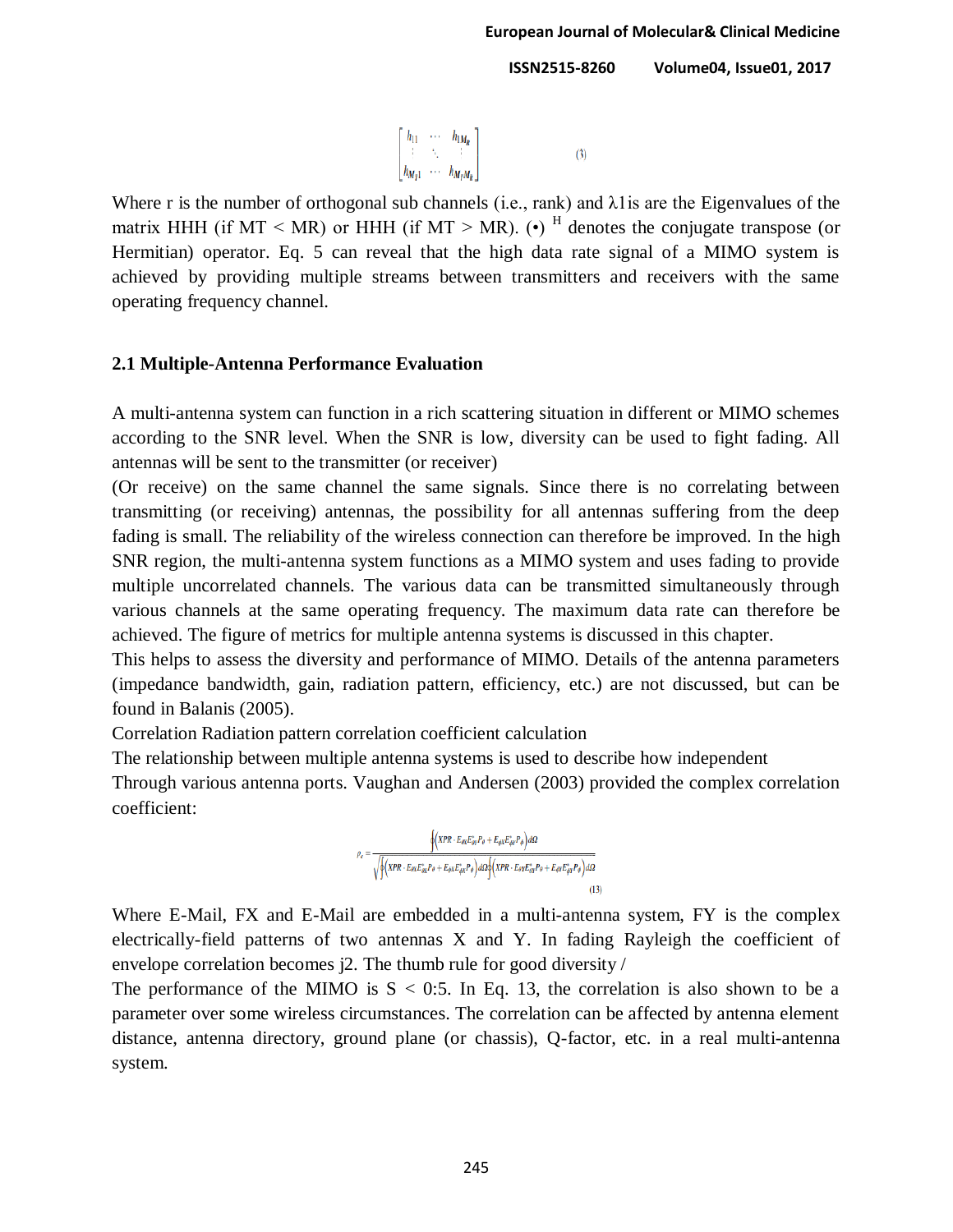#### **2.2 S-parameters and radiation efficiency correlation coefficient calculation**

The correlation coefficient can also be estimated from S-parameters in a lossless MIMO antenna system (Blanch et al. 2003). The upper limit of correlation can be calculated on the basis of the radiation efficiency (Hallbjorner 2005) (Eq. 14). Li et al. (2013) authors use a circuit-based equivalent method for determining correlations in loss antenna arrays. The equal circuit is shown in Fig. 1, where the loss is simulated by a loss component. Compared with the Hallbjorner (2005) and Li et al methods, a more precise correlation estimate can be obtained (2013).



*Fig.2. 2 Correlation coefficient calculation from S-parameters and radiation efficiency*

$$
|\rho_{ij}|_{\max} = \left| \frac{-S_{ii}^* S_{ij} - S_{ji}^* S_{jj}}{\sqrt{\left(1 - |S_{ii}|^2 - |S_{ji}|^2\right) \left(1 - |S_{jj}|^2 - |S_{ij}|^2\right) \eta_i \eta_j}} + \sqrt{\left(\frac{1}{\eta_i} - 1\right) \left(\frac{1}{\eta_j} - 1\right)}
$$
(14)

#### **3. MIMO Performance**

MIMO Capacity In the section MIMO in Wireless Communications, it has already been discussed that without the channel state information (CSI) at the transmitter, the power will be equally allocated to the transmitter, and the channel capacity of MIMO systems can be expressed by Winters (1987):

$$
C_{equal\ power} = \sum_{i=1}^{r} \log_2 \left( 1 + \frac{E_s}{N_0 M_T} \lambda_i \right) \tag{18}
$$

Where r is the number of orthogonal sub channels (i.e., rank) and is the eigenvalues of the matrix HH<sup>H</sup> (if MT < MR) or HH<sup>H</sup> (if MT > MR). (•) H denotes the conjugate transpose (or Hermitian) operator. If the CSI is available at the transmitter, the power allocation can be optimized by a water filling algorithm tothe stronger sub channels rather than the weaker ones (Vaughan and Andersen 2003):

and

$$
C_{\text{water filling}} = \sum_{i=1}^{r} \log_2(\lambda_i \cdot D) \tag{19}
$$

 $D = \frac{1}{1} + p_i$  $(20)$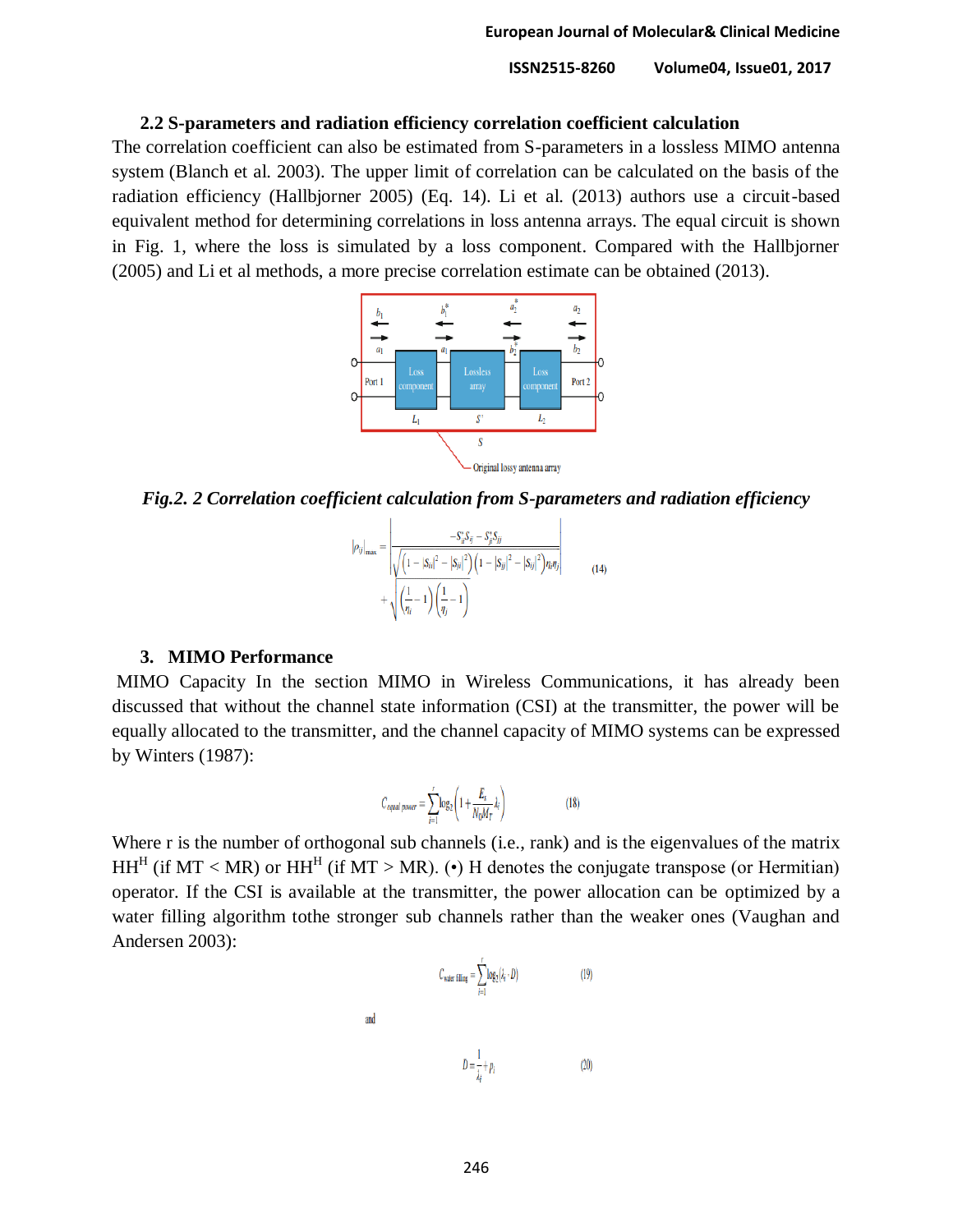### **3.1 Efficiency in Multiplexing**

In order to evaluate MIMO performance in a simple way, Tian et al. introduces multiplexing efficiency (ME) or Ţmux (2011). Ihave been defined

The power penalty of a realistic multi-antenna system for achieving that capacity as against an ideal antenna system with total efficiency of 100 percent and zero correlation (Tian et al. 2011). Tian et al. (2011) can express ME by assuming a high SNR and isotropic environment (i.e. equal likelihood of impinging waves from any direction):

> $\eta_{\text{max}} = \sqrt{\eta_1 \eta_2 \left(1 - |\rho_c|^2\right)}$ ,  $(21)$

Where  $\cdot$  1 and 2 are the total efficiencies of the elements of the MIMO antenna.

In a propagation channel with a Gaussian angle of arrival distribution (AoA) in Tian et al. given by Eq. 9 (2011), the MIMO multiplexing efficiency may also be provided

The following assumptions have been evaluated: The mean direction of incidence is indicated By  $\cdot\phi_0$  and  $\Theta_0$  (unlike the isotropic channel, the probability of impinging waves is not equal in all directions, but at AoA  $\phi$  μ and μm, but the maximum is  $\pm$  0, respectively). It is assumed that both the elevation and the azimuth have the same angle spread.

Equal to 30 copies. Furthermore, the analysis is restricted to channels with balance polarization, i.e. XPR = 1. Two ideal cross-polarized antennas give a zero correlation as a reference. The multiplexing efficiency depends on the mean incidence direction according to the above conditions:

This situation involves mobile MIMO terminal and diversity antennas operating at low frequencies (less than 960 MHz). Moreover, the wavelength is comparable at low frequency band (700–960 MHz).

With the size of the mobile chassis. The ground plane will become an effective radiator and have similar patterns of radiation on all MIMO/diversity elements. This would eventually degrade the performance of the multiple antennas. The low mutual connection also does not reflect the low correlation and high efficiency in this situation. It is also noted.

The bandwidth requirement is one of the key issues in the compact MIMO antenna design. All antenna parameters like the matching of antenna impedance, antenna efficiency, the envelope correlation between antennas, the gain in diversity and multiplexing efficiency have their own bandwidths. The bandwidth of the single antenna element is mainly affected by basic small antenna limits such as size, material loading and Q value. The bandwidth will also be affected by the size of the antenna system, the antenna imbalance and mutual coupling of the antenna elements in multiple-antenna cases, however. The performance of several basic MIMO antennas is discussed in the section "Performances of some fundamental MIMO antennas."

Furthermore, the interactions between the multiple antennas and users reduce the total efficiency and absorb some radiated / received power of the antennas by changing the resonant frequencies. The presence of the human body has a major impact on correlations and efficiency in various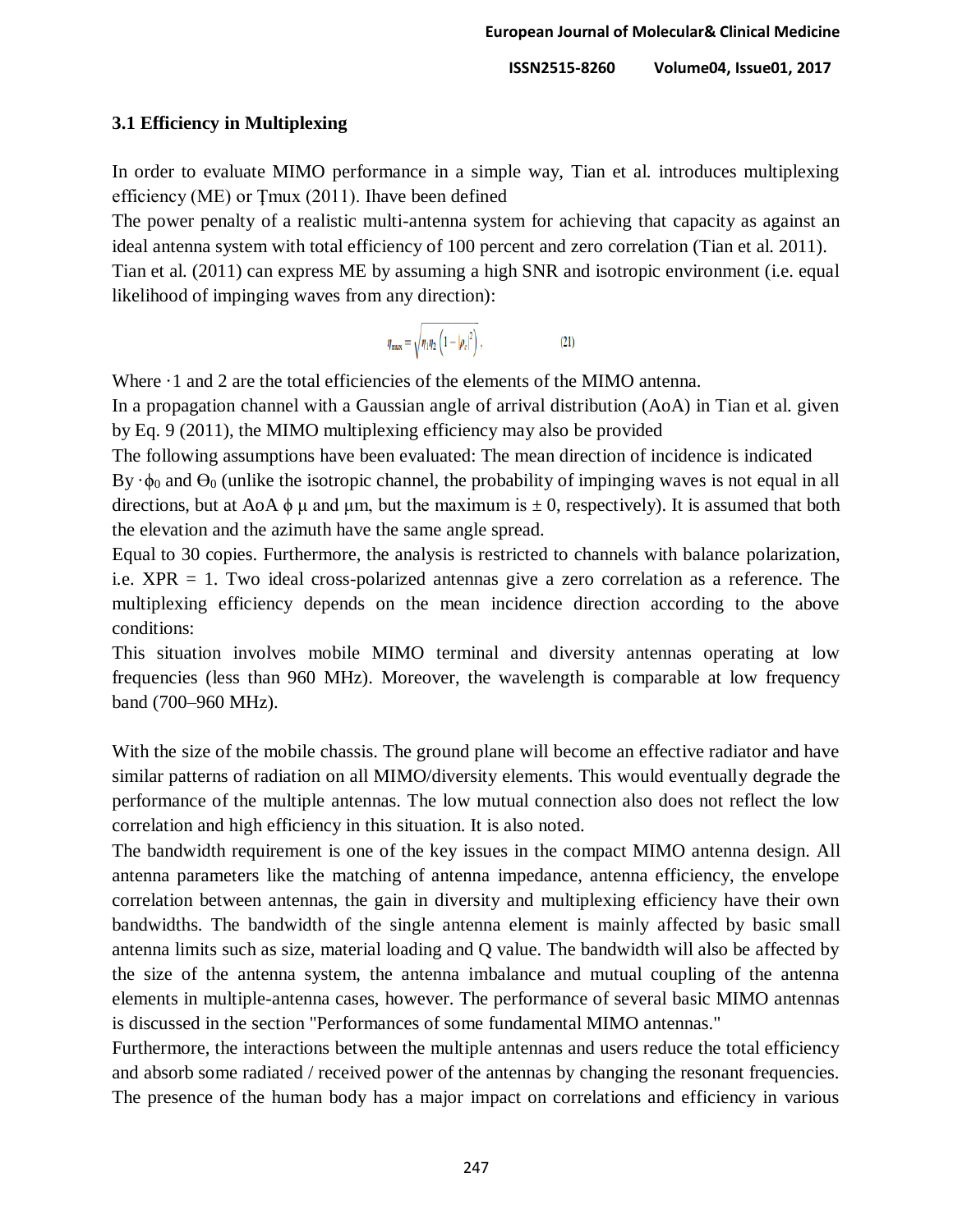situations (speech mode, data mode, or reading mode). Further details are discussed in the section.

### **4. Performances of Certain Fundamental MIMO Antennas**

### **4.1 Parallel Dipoles**

There are two dipole elements parallel to each other, at a resonance frequency of 850 MHz, at a distance between 0.1 $\mu$  and at dipole antennas lengths of  $\mu/6$ ,  $\mu/3$  and  $\mu/2$  (Fig. 2). The typically resonant dipole length

The antenna is  $\mu/2$ , and the matching networks on the microphone MIMO dipoles have been added to 850 MHz to adjust their resonant frequencies.

Parallel MIMO dipole performance is shown in Fig. 3. The MIMO antenna performance is evaluated using 4 different parameters including S-parameters, efficiencies (radiation efficiency (RE) and overall efficiency (TE)), the envelope correlation coefficient (ECC), and the multiplex efficiency (MUX). The antenna impedance bandwidth is usually defined with a reflective coefficient S11 less than 6 dB. However, for MIMO applications, the bandwidth of the total efficiency must also be taken into account, that the efficiency is greater than 4 dB and that



*Fig. 4.1 Structures of fundamental MIMO dipole antennas*

Envelope correlation coefficient bandwidth that is below 0.5.Fig. 3a shows that larger antenna volumes are capable of producing greater S11 bandwidths. Mutual connections (S21) are also available in larger antenna volumes. In general, lower.

In Figure 3b, smaller dipole MIMO antennas have also lower antenna efficiency, a combined effect due to the strong mutual connection and the corresponding network.

The total efficiency of  $\mu/6$  is therefore always lower than  $\sim$  4 dB, and thus its bandwidth is zero

#### **4.2 Coground Monopoles**

In mobile terminals, monopole antennas are more popular than dipole antennas due to their smaller length of resonant and simple feeder structure. The MIMO performance of ideal μ/4 MIMO monopolies with centre frequencies around 850 MHz is studied in this section. Strays are mounted on a large scale

Round floor plane with radius greater than 2  $\mu$  and distance of separation approximately 0.1  $\mu$ shown in Fig. 8.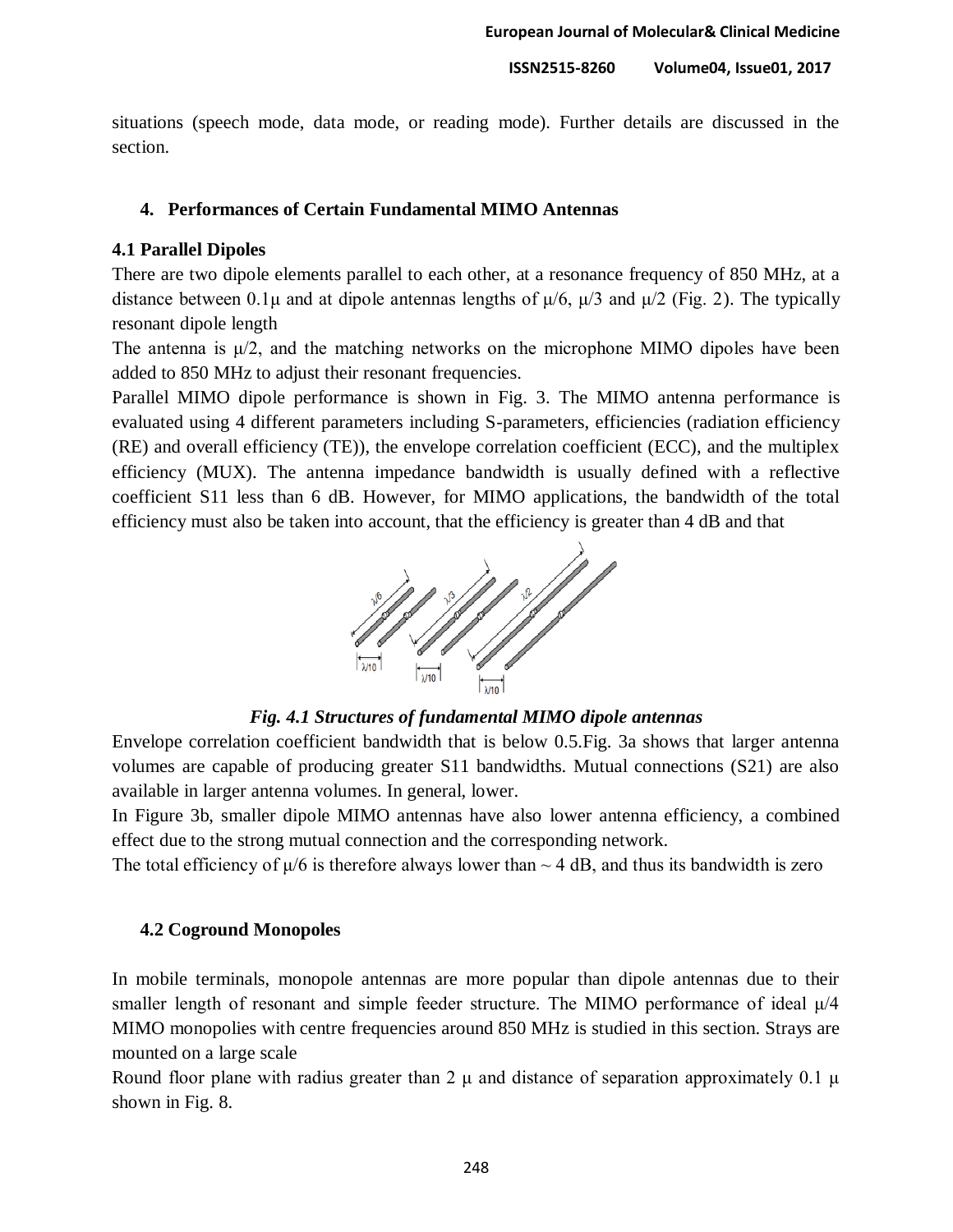Fig. 9 describes the S-parameter, total efficiency and coefficient of envelope correlation of coground monopolies. Due to the close position, the mutual coupling with this antenna configuration is fairly high and total efficiency on the resonant frequency is less than 2, dB. Like parallel MIMO dipole antennas, the coefficient of envelope correlations are mainly influenced by mutual dispersion effects (Zhang et al. 2013a).

The effective bandwidth is 810 to 960 MHz for illustrated MIMO monopolies, which is better than  $\mu/2$  dipoli parallel MIMO, but worse than  $\mu/2$  orthogonal MIMO dipoles.



*Fig. 4.2 The co-ground monopole antennas*

#### **5. Antenna Designs in LTE MIMO Applications**

MIMO systems are an integral part of mobile terminals in present and future wireless telecommunications systems such as LTE and LTE Advanced. Several new channels are assigned to lower frequency bands in the LTE standards MHz 700–960. As stated in the section 'Compact MIMO Antenna Design Decoupling Techniques' the antenna elements in a MIMO antenna system should have low correlation and high overall efficiency to guarantee good MIMO performance in multiplexing. Contrary to higher frequency ranges, the lower frequency MIMO mobile antenna systems won't focus on reducing mutual connection but will explicitly improve the relationship and efficiency due to low radiation efficiency (Li et al. 2013). The wavelengths at the lower frequencies are much longer than at the higher frequencies and this poses new challenges for achieving good MIMO performance in mobile terminals: (1) each element of the MIMO antenna must be redesigned to obtain

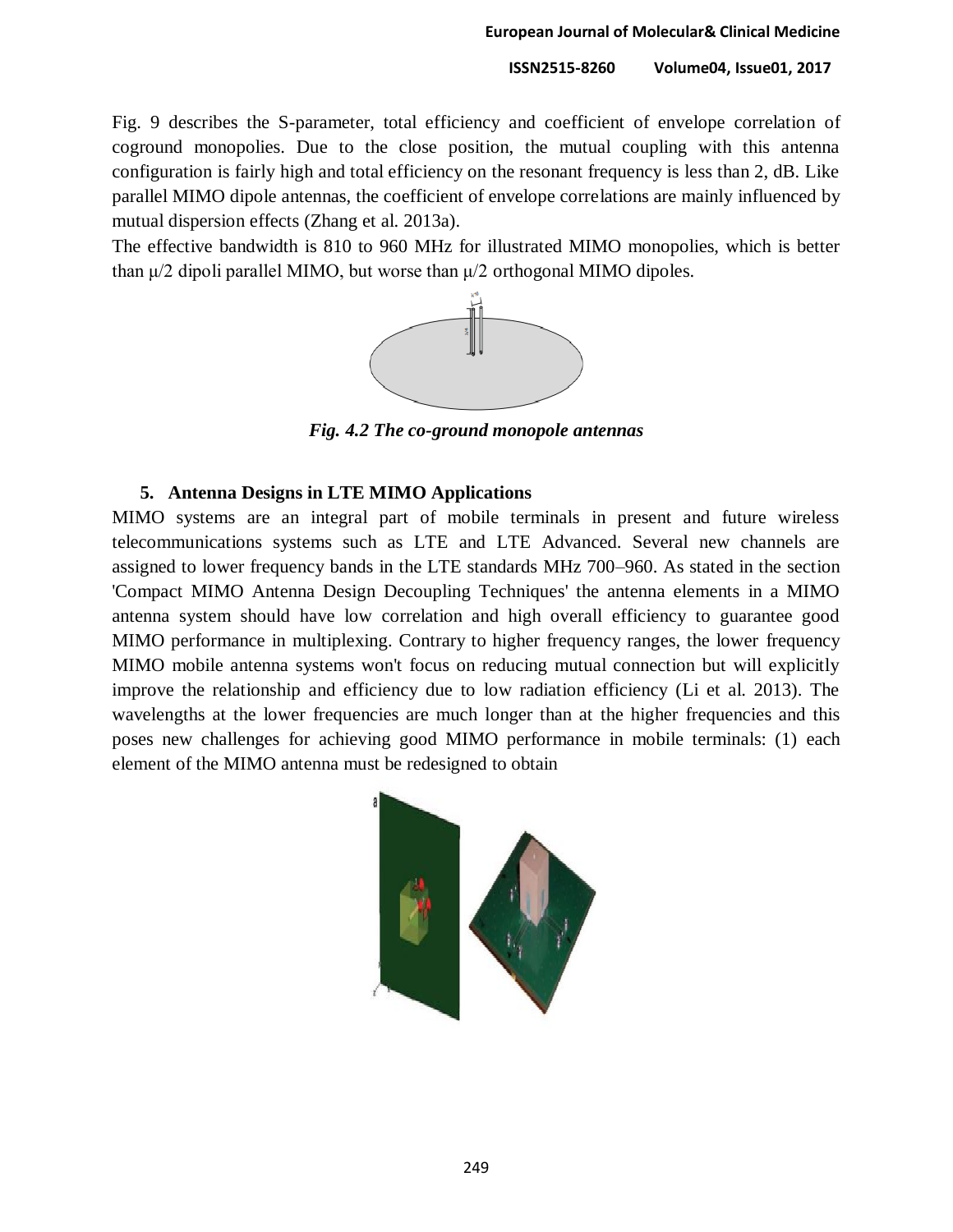

*Fig.5.1 (a) Compact 3-port DRA MIMO antennas and (b) measured S-parameters*



*Fig. 5.2 Geometry of half-wavelength slot and PIFA antenna pair*

A compact structure fitting into the device; (2) decor relation structures should be tiny sufficiently and function well; (3) MIMO elements and related structures should be more closely positioned, causing great correlation.

And (4) the chassis mode will be excited efficiently, which will make each MIMO element's pattern of radiation very similar, which will lead to a very high correlation. The LTE MIMO cellular antennas in the lower bands are reference values below 0, 5 and the total efficiency below 40 percent according to research, including field trials and mackereling (Ying 2012). A number of studies have been carried out recently to deal with those problems, including use of LTE MIMO single band neutralization line at Bae et al. (2010) and Park et al. (2009) or use of lower band networks at Park et al. (2011), Kim et al. (2011), and Lau and Andersen (2012).

These methods can only be used for very small belt operations, however, and in practice will reduce the radiation efficiency significantly. More technologies to reduce correlationsand improve efficiency in low-frequency bands will be discussed below (less than 1 GHz).

#### **6. Chassis Mode and Orthogonal Chassis Mode MIMO Antennas**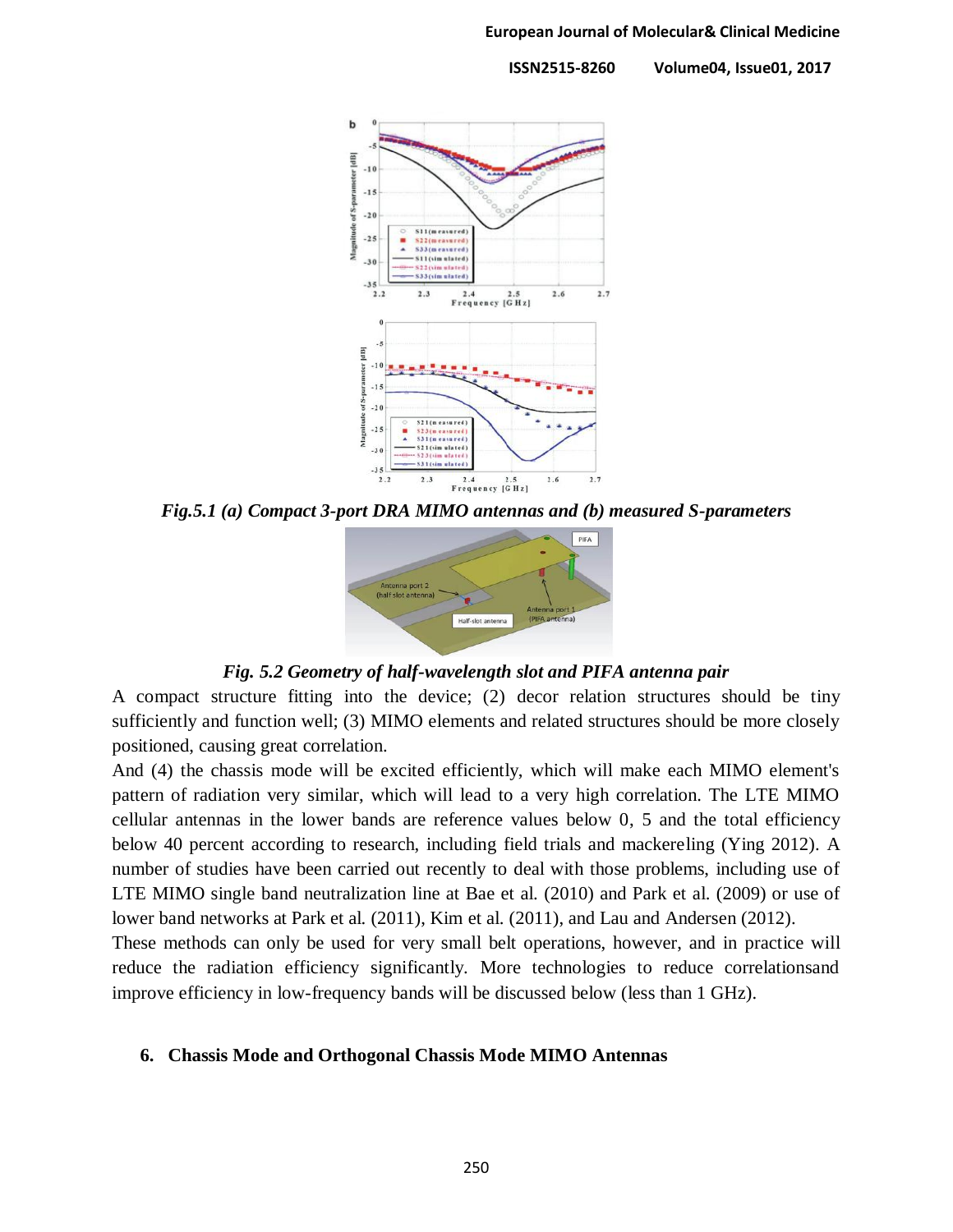In Li et al. (2012b), the interactions between MIMO antennas and mobile chassis have been studied. The E-fields and H-fields of the fundamental mobile chassis characteristic mode are given in Fig. 22. The results reveal that the characteristic modes play an important role in determining the optimal placement of antennas. For example, if two electric antennas are put at the two ends of the mobile chassis, a very high mutual coupling between two antennas is expected. In mobile terminals, the orthogonal mode MIMO antennas can be realized by combining an electrical antenna (dipole) and a magnetic antenna (slot, loop).



*Fig. 6.1 Characteristic mode of mobile chassis: (a) E-fields, and (b) H-fields*



#### **6.2 Localized Mode**

In some cases, when two electrical MIMO antenna elements are used in a mobile terminal, a good diversity and decoupling performance can be achieved by exciting different modes for different antennas. For example, Antenna 1 is exciting in chassis mode, whereas Antenna 2 is exciting in localized mode (Li et al. 2011). Typical directive antennas like patch, notch, and balanced dipoles are good candidates to be excited in localized mode. It shows the current distributions of a PIFA with different dielectric permittivity. With a higher dielectric permittivity, the current distribution on the PIFA is more localized. The radiation patterns of localized mode antenna will be different compared to the chassis mode antenna, thus the envelope correlation between the two antennas could be reduced. The trade-off of this design.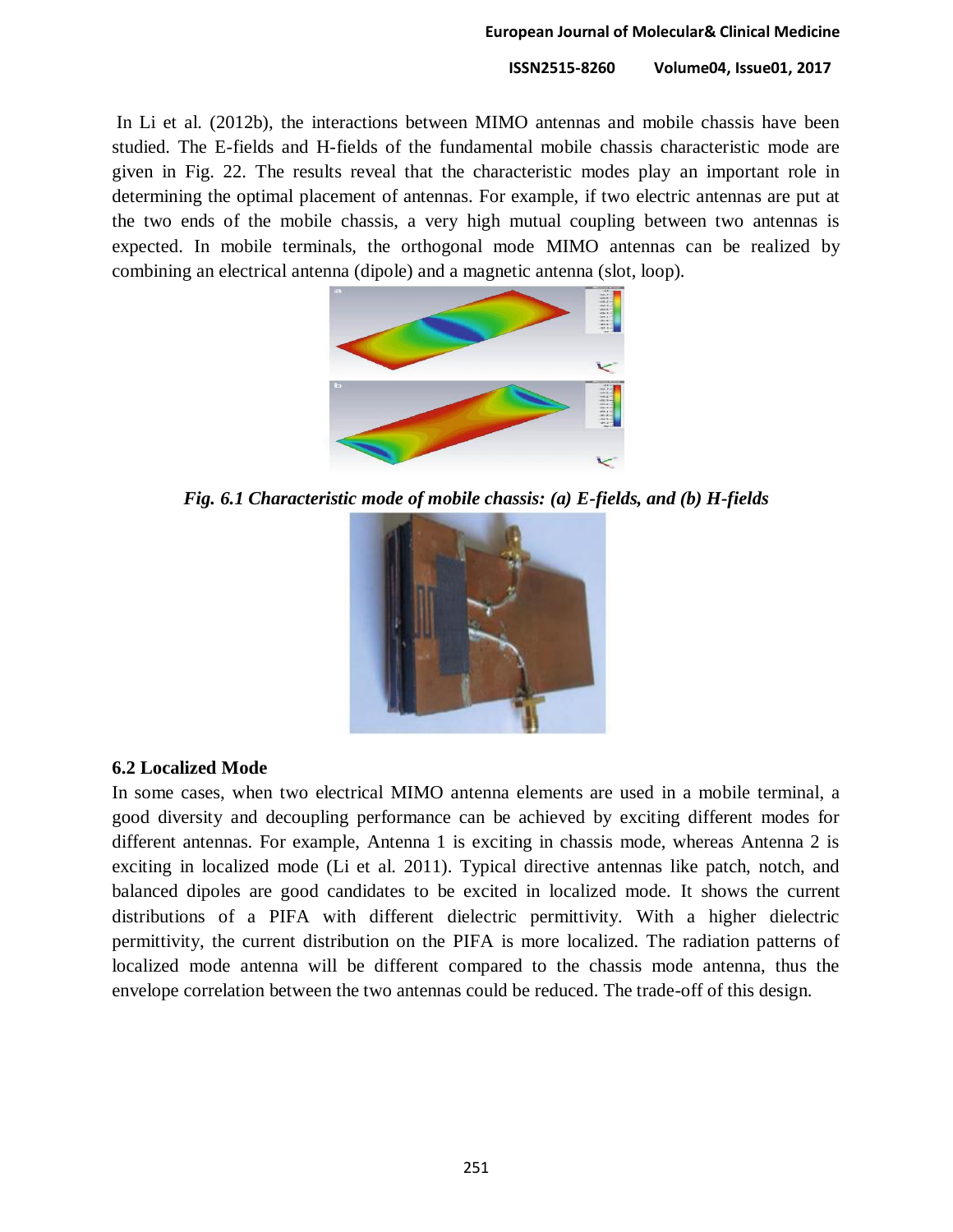

Would be imbalanced MIMO antenna structures. In Li et al. (2011), current distribution with different permittivity of a MIMO antenna configuration has been given, and the impact of localized mode on MIMO performance have also been presented.

# **6.3 Mutual Scattering Modes and MIMO Bandwidth Enhancement Diagonal Antenna Chassis**

To achieve a correlation below 0.5 and a total efficiency higher than 4 dB per day

MIMO Bandwidth Improvement has been proposed for broadband operations with lowfrequency bands, mutual scattering modes (Zhang et al. 2012b, 2013a) and diagonal antenna chassis (Zhang et al. 2012c, 2013b, 2015a).

For closely located MIMO antennas, the strong reciprocal dispersion effect is used to effectively decrease the MIMO antenna correlation coefficient (Zhang et al. 2012a, b). In general, MIMO antennas with high Q values have the strong mutual dispersal effect, in which impedance with lumped elements can be optimized. In Figure 25, the higher Q factor can provide a lower correlation with better total efficiency when two antennas are placed at the same extreme of the mobile terminal. Moreover, a MIMO antenna based on mutual dispersion was proposed for OTA applications in Zhang et al. (2013b).

In combination with diagonal chassis mode, the low LTE band (less than 1 GHz) offers a better pattern diversity (Zhang et al. 2012c, 2013b, 2015a). The antenna element and the soil plane are seen as two arms of a dipole antenna when a terminal antenna operates at low frequency. Thus, the direction of the dipole antenna's radiation pattern is determined principally by the current ground plane distribution. The fact that the volume of the ground plane is much larger than the antenna element can be concluded. By moving the two MIMO double-element antennas in different corners of the earth, the diagonal chassis mode can be realized. The two MIMO elements can therefore form two dipole-like patterns of orthogonal radiation. It can be seen in figures 26 and 27 that the MIMO antennas placed have almost opposite patterns because of the effect of diagonal chassis mode.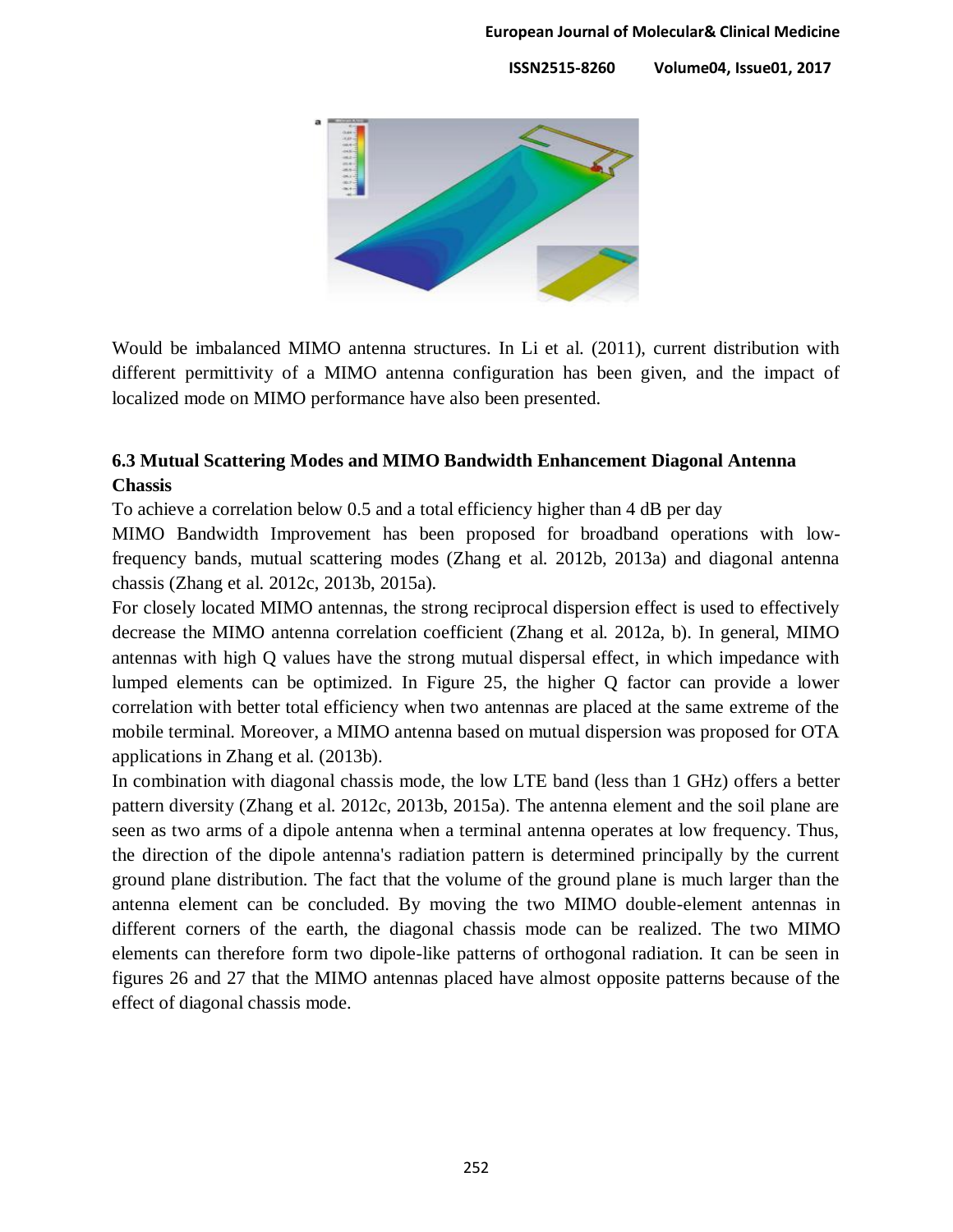

*Fig. 6.3 Diagonal chassis mode in mobile terminals*

Independently adjusted. In general, the two conformal scatterers can be printed outside or inside the telephone housing with the main PCB floors. It should be noted that the more distant the scattered can be thought of as a type of radiator

The ground plane helps enhance the bandwidth of the operating frequency. However, in real applications, hand effects must also be taken into account.

Inserting a dispersor between two closely packed antennas can improve isolation by artificially creating an extra connecting path in which field cancellation occurs and therefore decreases the corresponding envelope correlation. In addition, dipole and slot antenna are complementary elements of electromagnetism, according to the Booker relationship (Chiu et al. 2013). The scattered design is therefore also suitable for metal chassis.

# **7. Multiantenna SAR and OTA Performance, Field Trial Body Effects on Compact MIMO Antennas in Mobile Terminals**

Another important issue is the radiation performance of MIMO antennas in mobile terminals, including user effects. In the user case, test regulations for mobile terminals have been developed or are still in place. The cellular telecoms and

Internet Association (CTIA)/The Wireless Association is an international organization based in the United States which serves wireless industry interests by lobbying government agencies and helps regulators (CTIA 2011). To date, in the OTA test of mobile terminals, two user cases were defined by CTIA which are the speech mode (head + manoeuvre) and data mode (single hand) shown in Fig. 32.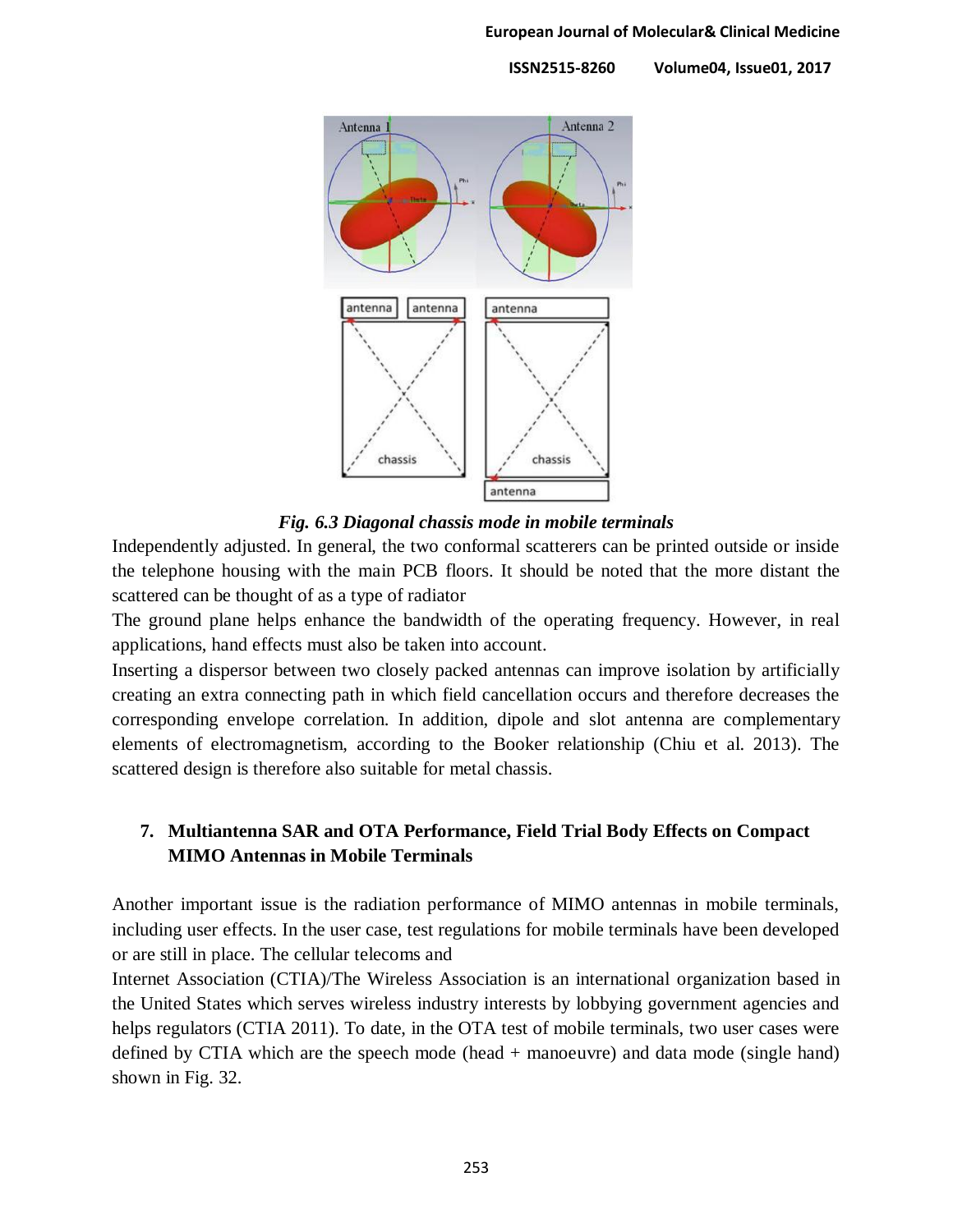For the user case the correlation coefficient as well as the overall efficiency of MIMO terminal antennas is generally low. The significant loss of overall efficiency is mainly due to the antennas irradiation efficiency (body absorption) being mismatched and reduced. The mismatching can be solved by adjusting the operating frequency with lumped elements of the antenna, but it is not easy to compromise the fall in radiation efficiency. The loss of efficiency is generally related to the volume of antenna, antenna type and terminal volume. Larger antenna and terminal volume will help reduce losses, with a lower efficiency loss in magnetic antennas than electric antennas (loop, slot) (IFA, PIFA, etc.).

Due to body dispersion and shadowing, the correlation coefficient is low.

For a good MIMO reception, the body effect is a major concern.

The loss of efficiency of MIMO terminal antennas will depend upon a number of factors, such as antenna location, frequency of operation, phone sizes etc., as shown in Fig. 33 (Zhao et al. 2013a; Zhang et al. 2013c, 2015b). Several methods were proposed in MIMO terminal antennas to prevent body loss. In Zhao et al. (2013) the hand body loss of the LTE mobile antenna can be significantly reduced through the introduction of a small space between human body and antenna in CTIA talk and data modes. An adaptive quad element MIMO antenna array has been designed in Zhang et al. (2015b) (Fig. 34). The body loss can be optimized and the performance of the MIMO improved by selecting the best two out of four elements when the terminal is held by the users.



*Fig.7 CTIA user cases: (a) talking mode and (b) data mode*

# **8. LTE Field Trial at 700 MHz Band with Different MIMO Antenna Designs**

Both mean effective gain and correlation for an LTE MIMO terminal determines the MIMO throughput performance. Antennas usually have relatively low correlation with frequency bands around 2 GHz and higher in a typical Smartphone. So the main thing

The effort to achieve good MIMO performance is to design highly efficient, less coupling loss antennas within the frequency range discussed in the "Decoupling Techniques of Compact MIMO Antenna Designs" section. However, designing low correlation and low-connection MIMO antennas in low-frequency bands, particularly with 700 MHz bands, is a big challenge. In Sony's Mobile Research Laboratory and field trial with Ericsson Research, some detailed mockups in different correlation levels were built and tested. Figure 39 shows four different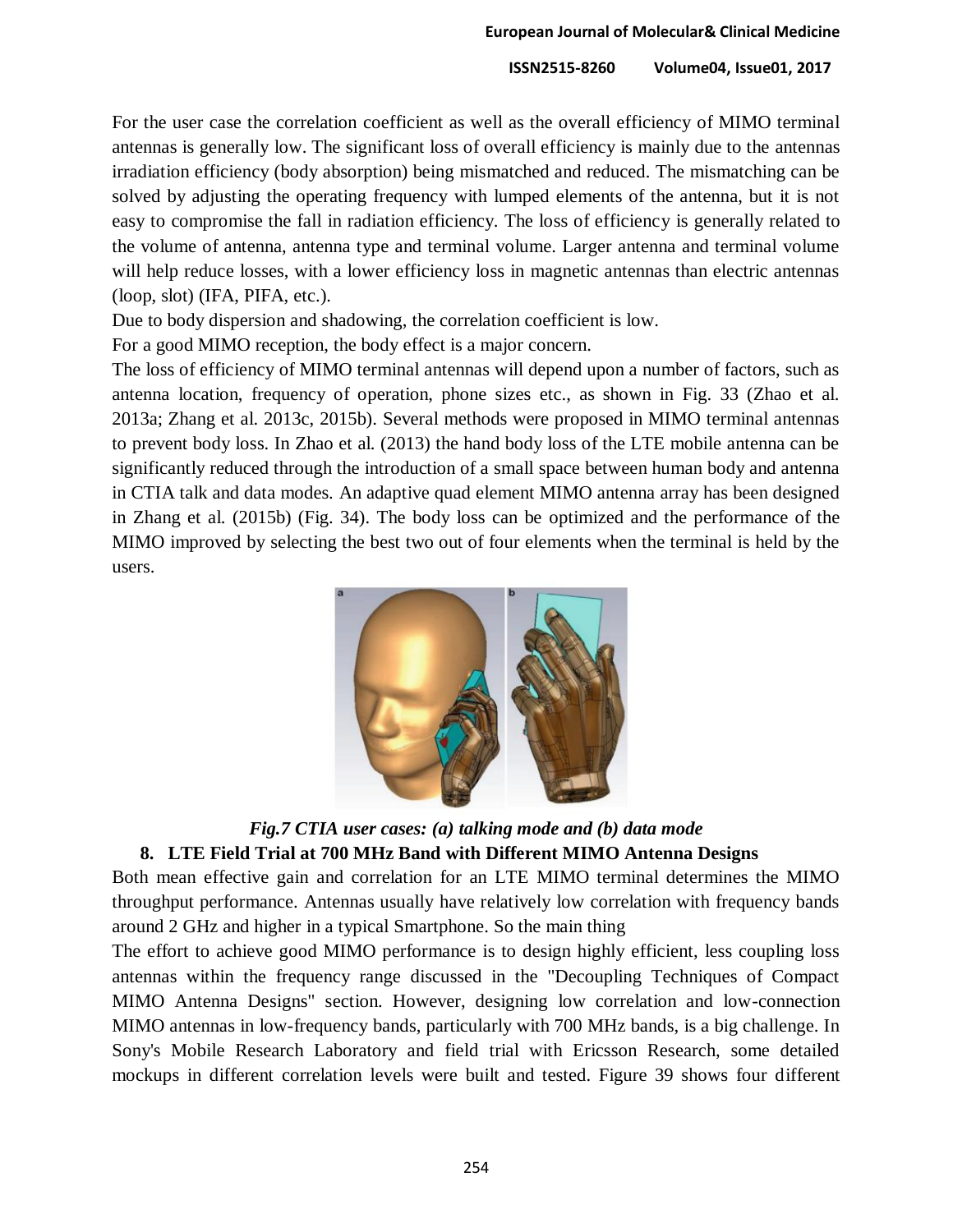designs of MIMO antennas for typical 700 MHz smart phones. Design (a) has two top and bottom monopolies; the chassis mode is powerful and the correlation is therefore relatively high. Design (b) consists of a monopoly and a notch in which the two antennas are arranged orthogonally. In this case, the correlation is low. Design (c) has a loop antenna placed where two ports are supplied with an antenna element. This is a design that has a very high correlation. Design (d) consists of a monopoly chassis and a localized patch antenna and is found.



*Fig. 8 Simulation SAR with different antenna type and different chassis length (a) bottom antenna (b) top antenna*

The correlation is very low. The mock-ups have been tested and characterized in the Sony Mobile laboratory; the results are shown in table 5 (Fig. 40).Compared to reference antenna performance (separated orthogonal)

It has been found that a compact MIMO antenna arrangement can also have a rather good MIMO performance. Even at 700 MHz the envelope correlation can be less than 0.5. Good antenna efficiency for both antennas is crucial in order to cover a wider LTE service area with good data quality

Table 5 the measured MIMO antenna performance of four different mock-ups, and the field trial test results

|                      | Mean gain<br>of two<br>antennas | Pattern<br>envelope<br>correlation | <b>MIMO</b><br>multiplexing<br>efficiency | <b>MIMO</b><br>gain drop<br>due to<br>pattern<br>correlation | Apparent<br>diversity<br>gain at<br><b>CDF1%</b><br>level | Field test:<br>proportion of<br>two streams for<br>MIMO (separate<br>dipole as<br>reference) (%) |
|----------------------|---------------------------------|------------------------------------|-------------------------------------------|--------------------------------------------------------------|-----------------------------------------------------------|--------------------------------------------------------------------------------------------------|
| Separated<br>dipoles | $-5.5$ dB                       | 0                                  | $-5.5$ dB                                 | $\Omega$                                                     | $11.5$ dB                                                 | 100                                                                                              |
| $Mock-up(a)$         | $-5.6$ dB                       | 0.51                               | $-7.2$ dB                                 | 1.6 dB                                                       | 9.5 dB                                                    | 91                                                                                               |
| Mock-up (b)          | $-5.0$ dB                       | 0.17                               | $-5.4$ dB                                 | 0.4dB                                                        | 10dB                                                      | 95                                                                                               |
| Mock-up (c)          | $-5.5$ dB                       | 0.94                               | $-11.6$ dB                                | $6.1$ dB                                                     | 6.5 dB                                                    | 8                                                                                                |
| Mock-up (d)          | $-2.9$ dB                       | 0.06                               | $-2.9$ dB                                 | 0                                                            | 11.5 dB                                                   | 100                                                                                              |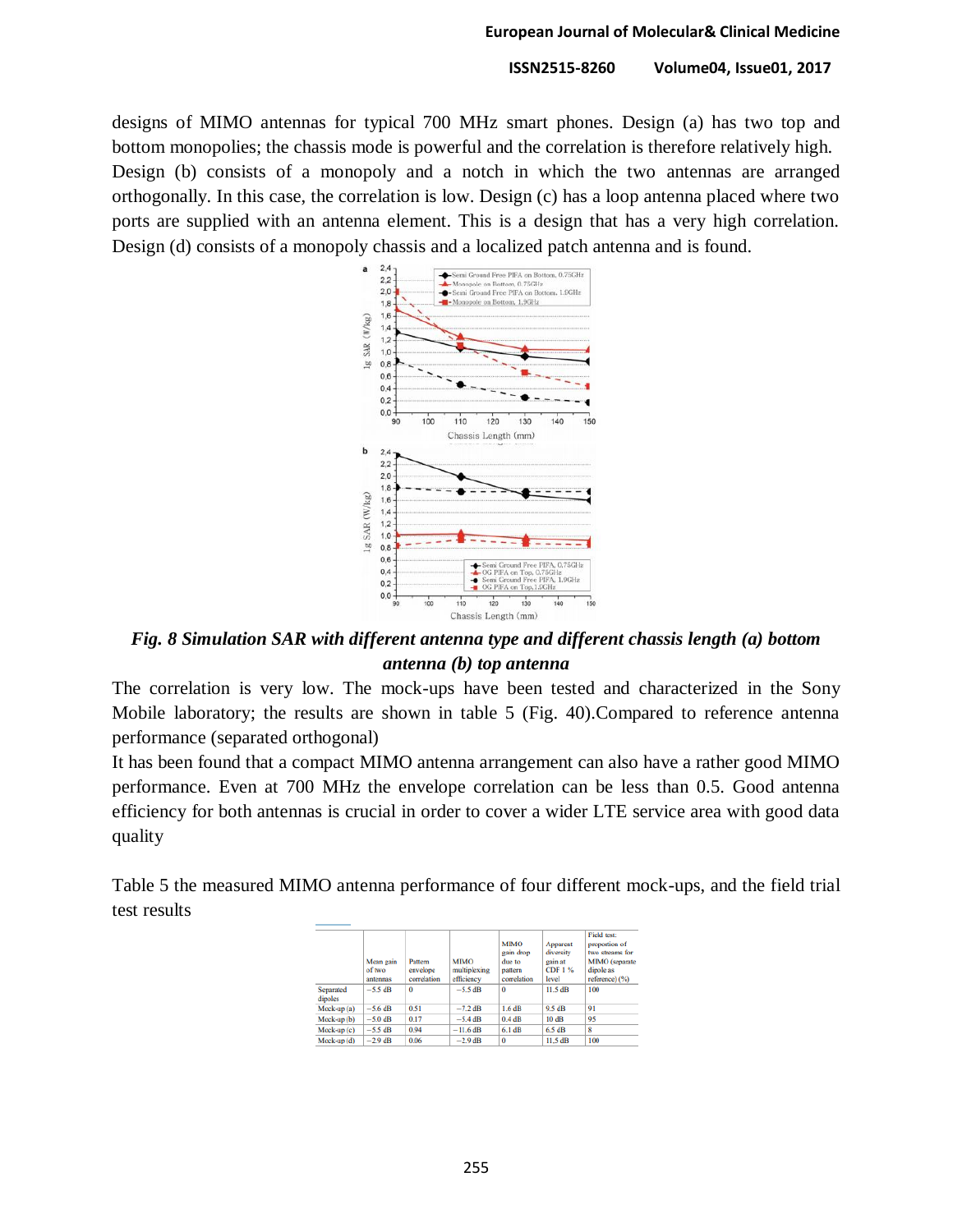

Fig. 8.1 (a) and (b) show the field trial in car roof and in the car, with and without hand phantoms (Courtesy of Ericsson AB)

(Hagerman et al. 2011). In user case, the human body loading and absorption are the main impacts on the mean effective gain which determine the good data rate coverage service area; the correlation are generally low in user cases (Hagerman et al. 2011; Derneryd and Ying 2010).

## **9. Conclusion**

Some basic parameters characterizing diversity and MIMO antennas were discussed in this chapter. The performance and useful decoupling techniques of several key MIMO antennas were presented. Moreover, recent progress has been made Technologies have also been reviewed for compact MIMO antennas, especially for mobile devices and terminals. For the mobile industry, the interactions between MIMO antennas and the human body and the several radio problems with SAR are important. It is shown that in an LTE MIMO field trial at 700 MHz the antenna impact can be addressed.

### **References**

- *1. Andrews MR, Mitra PP, de Carvalho R (2001) Tripling the capacity of wireless communications using electromagnetic polarization. Nature 1:316– 31[8CrossRefGoogle Scholar](https://doi.org/10.1038/35053015)*
- *2. Bae H, Harackiewicz FJ, Park M, Jim T, Kim N, Kim D, Lee B (2010) Compact mobile handset MIMO antenna for LTE700 applications. Microw Opt Technol Lett 11:2419– 242[2CrossRefGoogle Scholar](https://doi.org/10.1002/mop.25507)*
- *3. Balanis CA (2005) Antenna theory: analysis and design, 3rd edn. Wiley-Interscience, Hoboke[nGoogle Scholar](http://scholar.google.com/scholar_lookup?title=Antenna%20theory%3A%20analysis%20and%20design&author=CA.%20Balanis&publication_year=2005)*
- *4. Bentsson E, Tufvesson F, Edfors O (2015) UE antenna properties and their influence on massive MIMO system performance. In: European conference on antennas and propagation, Lisbon, accepted* Google
- *5. Blanch S, Romeu J, Corbella I (2003) exact representation of antenna system diversity performance from input parameter description. Electron Lett 39:705– 70[7CrossRefGoogle Scholar](https://doi.org/10.1049/el%3A20030495)*
- *6. Bolin T, Derneryd a, Kristensson G, Plicanic V, Ying Z (2005) Two-antenna receives diversity performance in indoor environment. IET Electron Lett 10:1205– 120[6CrossRefGoogle Scholar](https://doi.org/10.1049/el%3A20053365)*
- *7. Chae SH, Yoon HS, Park SO (2008) the realization and analysis of pattern/polarization diversity in multiple input multiple output array. Microw Opt Technol Lett 3:561–56[6CrossRefGoogle Scholar](https://doi.org/10.1002/mop.23142)*